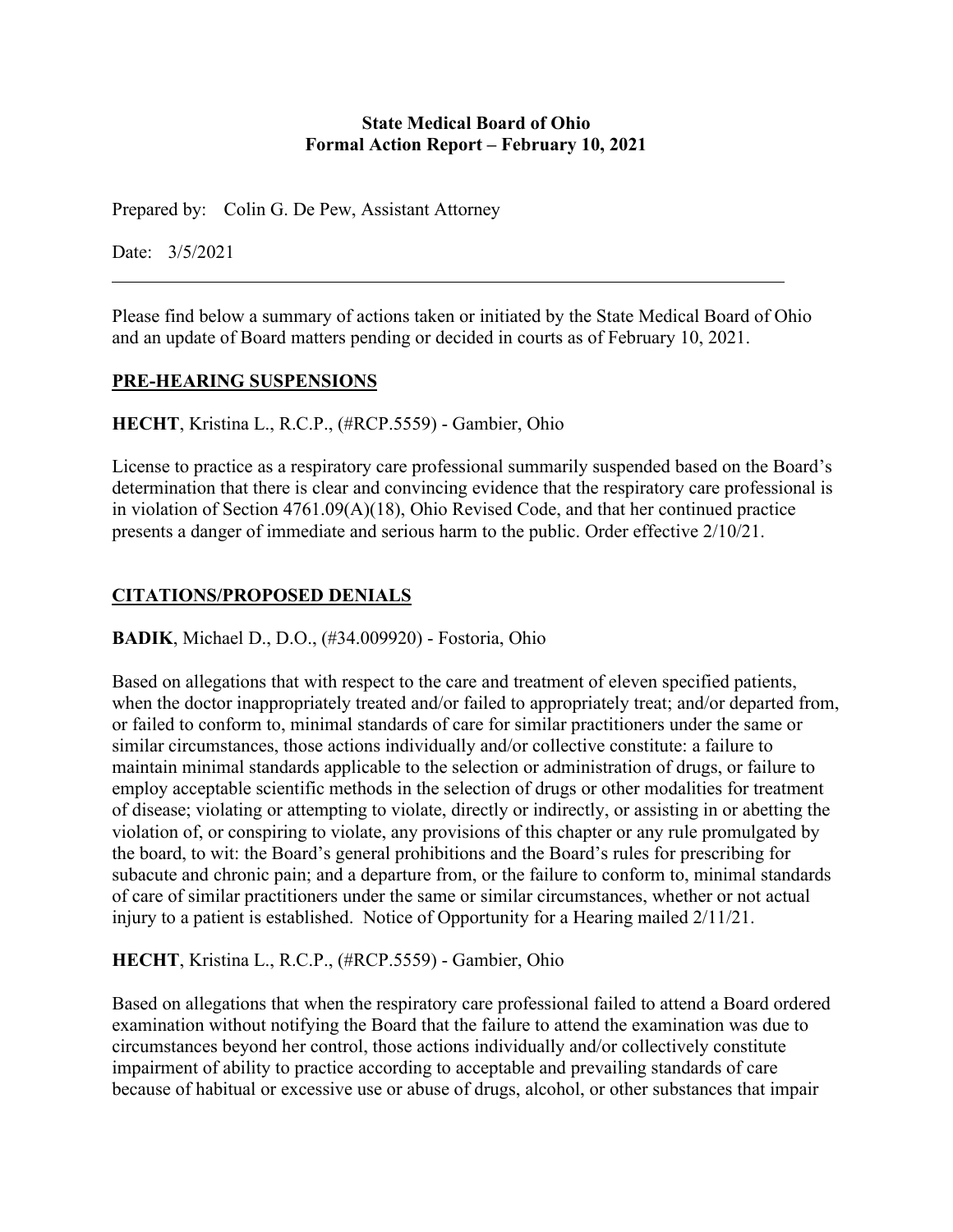ability to practice. Notice of Opportunity for Hearing on Failure to Submit to an Examination and Notice of Summary Suspension Based Upon Presumption of an Admission of Impairment mailed 2/11/21.

# **KEATING**, Robert J., M.D., (#35.060778CTR) - Cleveland, Ohio

Based on allegations that when the doctor: failed to respond to a Board subpoena; made threats of violence to a sergeant at the Parma Heights Police Department resulting in the doctor's plea of guilty in the Cuyahoga Court of Common Pleas to Aggravated Menacing; made threats to his former wife resulting in the doctor's plea of no contest in the Parma Municipal Court to one count of Aggravated Menacing, those actions individually and/or collective constitute failure to cooperate in an investigation conducted by the board, including failure to comply with a subpoena or order issued by the board or failure to answer truthfully a question presented by the board in an investigative interview, an investigative office conference, at a deposition, or in written interrogatories, except that failure to cooperate with an investigation shall not constitute grounds for discipline under this section if a court of competent jurisdiction has issued an order that either quashes a subpoena or permits the individual to withhold the testimony or evidence in issue; a plea of guilty to, a judicial finding of guilt of, or a judicial finding of eligibility for intervention in lieu of conviction for, a misdemeanor involving moral turpitude; and making a false, fraudulent, deceptive, or misleading statement in the solicitation of or advertising for patients; in relation to the practice of medicine and surgery, osteopathic medicine and surgery, podiatric medicine and surgery, or a limited branch of medicine; or in securing or attempting to secure any license or certificate to practice issued by the board. Notice of Opportunity for a Hearing mailed 2/11/21.

### **SMITH**, Hannah F., M.T. Applicant - Centerville, Ohio

Based on allegations that when the massage therapist failed to submit to a Board ordered examination and failed to notify the Board that the failure to attend was due to circumstances beyond her control, those actions individually and/or collective constitute: an inability to practice according to acceptable and prevailing standards of care by reason of mental illness or physical illness, including, but not limited to, physical deterioration that adversely affects cognitive, motor, or perceptive skills; and impairment of ability to practice according to acceptable and prevailing standards of care because of habitual or excessive use or abuse of drugs, alcohol, or other substances that impair ability to practice. Notice of Opportunity for a Hearing mailed 2/11/21.

### **SMITH**, Ronald D., M.D., (#35.071248) - Las Vegas, Nevada

Based on allegations that the prior action by the North Carolina Medical Board, which issued a Consent Order that indefinitely suspended the doctor's license, but stayed the suspension, individually and/or collective constitute any of the following actions taken by an agency responsible for authorizing, certifying, or regulating an individual to practice a health care occupation or provide health care services in this state or another jurisdiction, for any reason other than the nonpayment of fees: the limitation, revocation, or suspension of an individual's license to practice; acceptance of an individual's license surrender; denial of a license; refusal to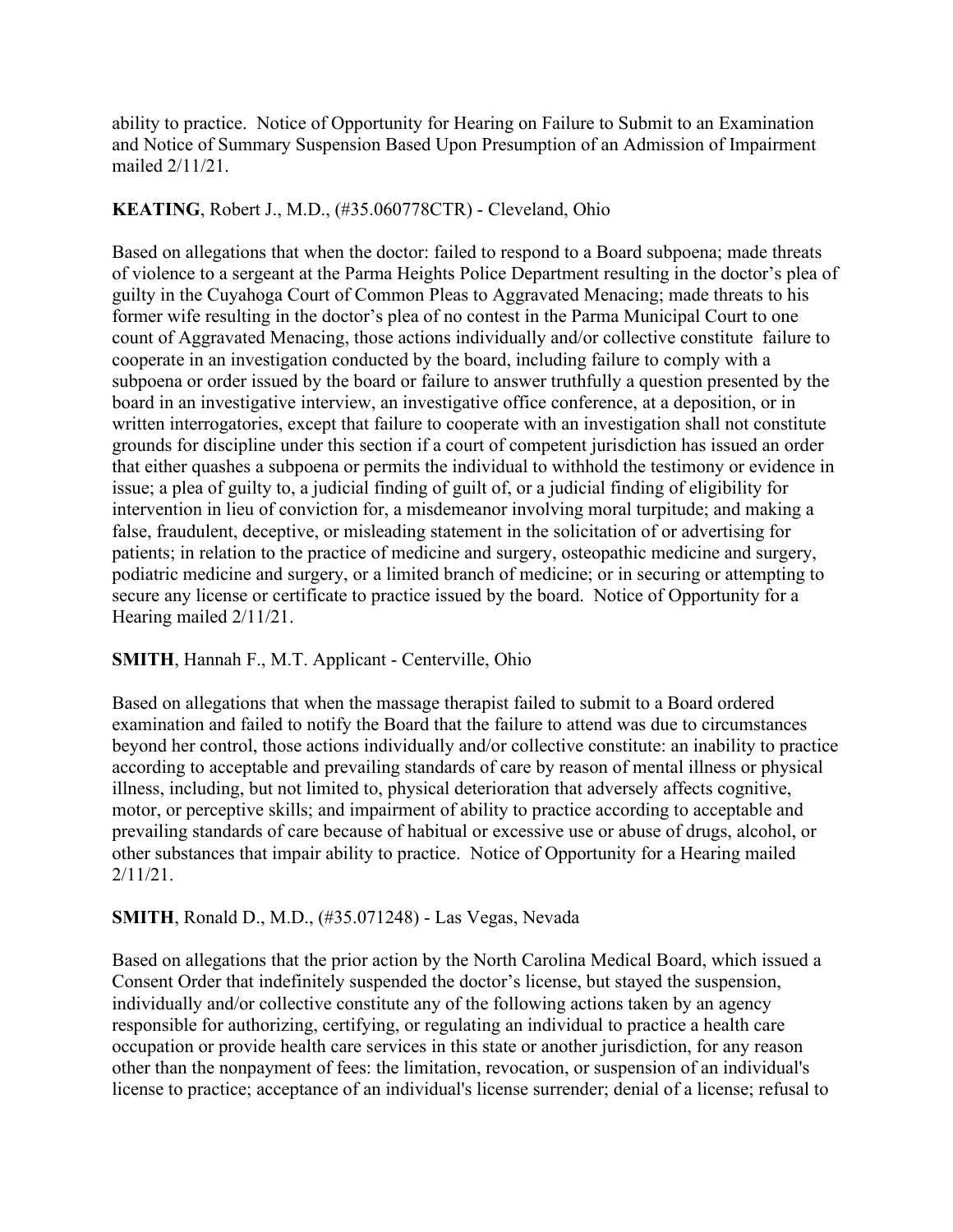renew or reinstate a license; imposition of probation; or issuance of an order of censure or other reprimand. Notice of Opportunity for a Hearing mailed 2/11/21.

# **NON-DISCIPLINARY CITATIONS**

**BUTLER**, Darnika M., R.C.P (#RCP.11802) – Duluth, Georgia (Non-Disciplinary)

Proposed denial of application based on the respiratory care therapist's submission of an application to practice respiratory care, and on allegations that the applicant has failed to provide evidence that the applicant has successfully completed both portions of the registered respiratory therapist (R.R.T.) examination. Notice of Opportunity for a Hearing mailed 2/11/21.

**CALLOWAY**, Don-te J., M.T. Applicant – Sheffield Lake, Ohio (Non-Disciplinary)

Proposed denial of application based on the massage therapist's submission of an application to practice massage therapy, and on allegations that the applicant has failed to provide evidence that they completed a course of instruction that meets course requirements determined by the Board. Notice of Opportunity for a Hearing mailed 2/11/21.

**CUNNINGHAM**, Wendy N., R.C.P., (#RCP.9995) - Cambridge, Ohio (Non-Disciplinary)

Proposed conditional approval of application based on the respiratory care professional's submission of an application for restoration of her license to practice as a respiratory care professional, and on allegations that she has not been engaged in the active practice of respiratory care for more than two years. Notice of Opportunity for a Hearing mailed 2/11/21.

**HALL**, April D., R.C.P. Applicant – Flatwoods, Kentucky (Non-Disciplinary)

Proposed denial of application based on the respiratory care professional's submission of an application to practice as a respiratory care professional, and on allegations that the applicant has failed to provide evidence that the applicant has successfully completed both portions of the registered respiratory therapist (R.R.T.) examination. Notice of Opportunity for a Hearing mailed 2/11/21.

**STEBBINGS**, Brian J., R.C.P. Applicant – Phoenix, Arizona (Non-Disciplinary)

Proposed denial of application based on the respiratory care professional's submission of an application to practice as a respiratory care professional, and on allegations that the applicant has failed to provide evidence that they have successfully completed both portions of the registered respiratory therapist (R.R.T.) examination. Notice of Opportunity for a Hearing mailed 2/11/21.

**VALLADOLID**, Donghong – Cooper City, Florida (Non-Disciplinary)

Proposed denial of application based on the massage therapist's submission of an application to practice massage therapy, and on allegations that the applicant has failed to provide evidence that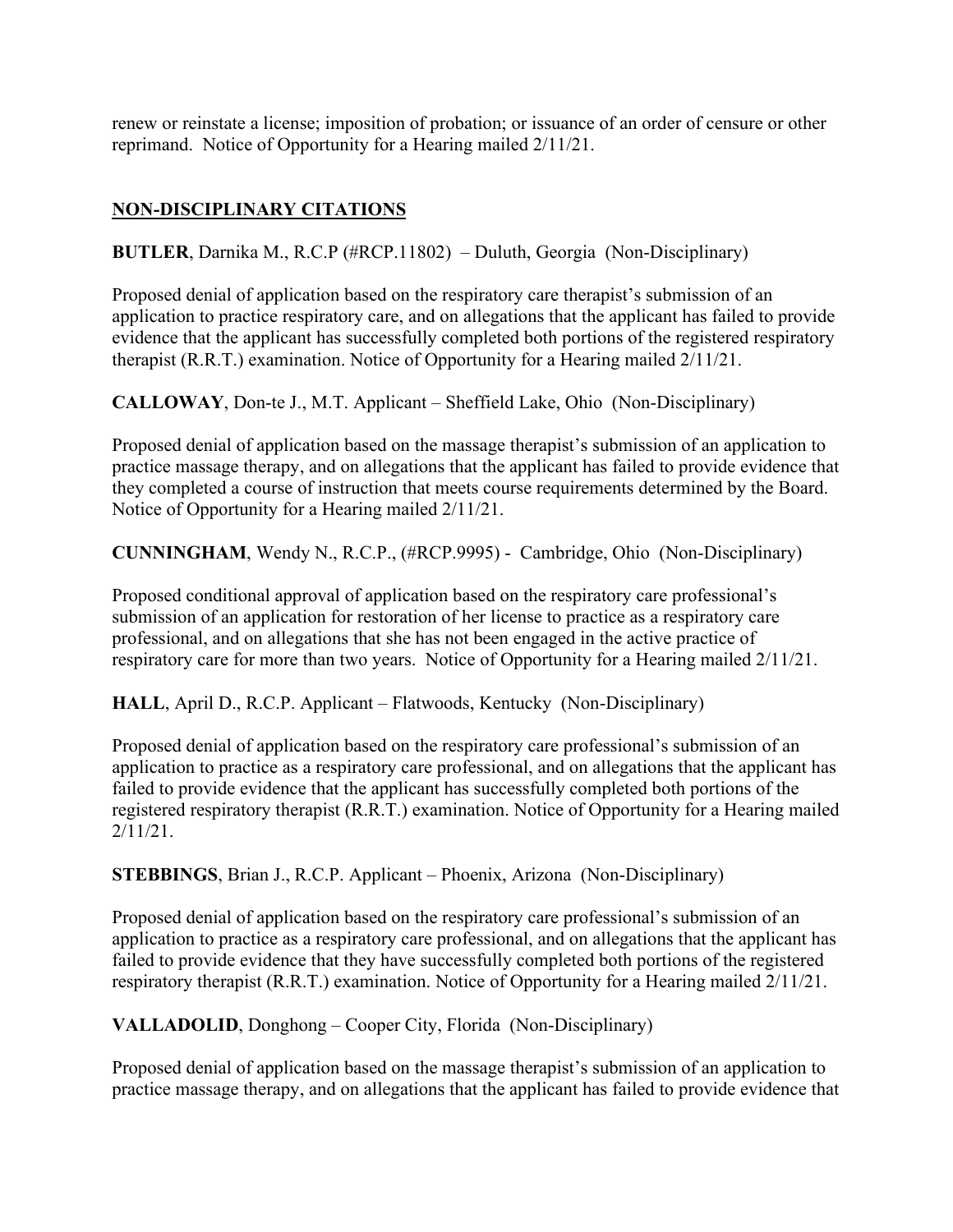they completed a course of instruction that meets course requirements determined by the Board. Notice of Opportunity for a Hearing mailed 2/11/21.

**WILLIAMS**, Garnetta Denise, M.T., (#33.020629) - Cleveland, Ohio (Non-Disciplinary)

Proposed approval of restoration application based on the massage therapist's submission of an application for restoration of license to practice massage therapy, and on allegations that the massage therapist has not been engaged in the active practice of massage therapy for two years. Notice of Opportunity for a Hearing mailed 2/11/21.

**ZHENG**, Meihua, M.T. Applicant – Flushing, New York (Non-Disciplinary)

Proposed denial of application based on the massage therapist's submission of an application to practice massage therapy, and on allegations that the applicant has failed to provide evidence that they completed a course of instruction that meets course requirements determined by the Board. Notice of Opportunity for a Hearing mailed 2/11/21.

# **FINAL ORDERS**

**BOVIA**, Angela, R.C.P., (#RCP.10166) - Lexington, Ohio

License to practice as a respiratory care professional revoked, and subject to a one thousand dollar (\$1,000.00) fine. Based on the finding that when the respiratory care professional failed to comply with the terms of a 12/12/18 Consent Agreement, tested positive for EtG/EtS, and failed to call-in and also submit drug screenings on multiple dates, those actions individually and/or collectively constitute: an impairment of ability to practice according to acceptable and prevailing standards of care because of habitual or excessive use or abuse of drugs, alcohol, or other substances that impair ability to practice; and a violation of the conditions of limitation placed by the board upon a license or permit. Order effective 2/11/21. (Journal Entry-No Hearing Requested).

**CANCHOLA**, Daniel R., M.D., (#35.096267) - Dallas, Texas

License to practice medicine and surgery indefinitely suspended, and subject to a three thousand five hundred (\$3,500.00) fine, and conditions for reinstatement. Based on the finding that a prior action of the Texas Medical Board, which issued a 10/17/2019 Agreed Order of Suspension, and a prior action by the Virginia Board of Medicine, which issued a 12/11/2019 Order of Mandatory Suspension both individually and/or collectively, constitute any of the following actions taken by an agency responsible for authorizing, certifying, or regulating an individual to practice a health care occupation or provide health care services in this state or another jurisdiction, for any reason other than the nonpayment of fees: the limitation, revocation, or suspension of an individual's license to practice; acceptance of an individual's license surrender; denial of a license; refusal to renew or reinstate a license; imposition of probation; or issuance of an order of censure or other reprimand. Order effective 2/11/21. (Journal Entry-No Hearing Requested).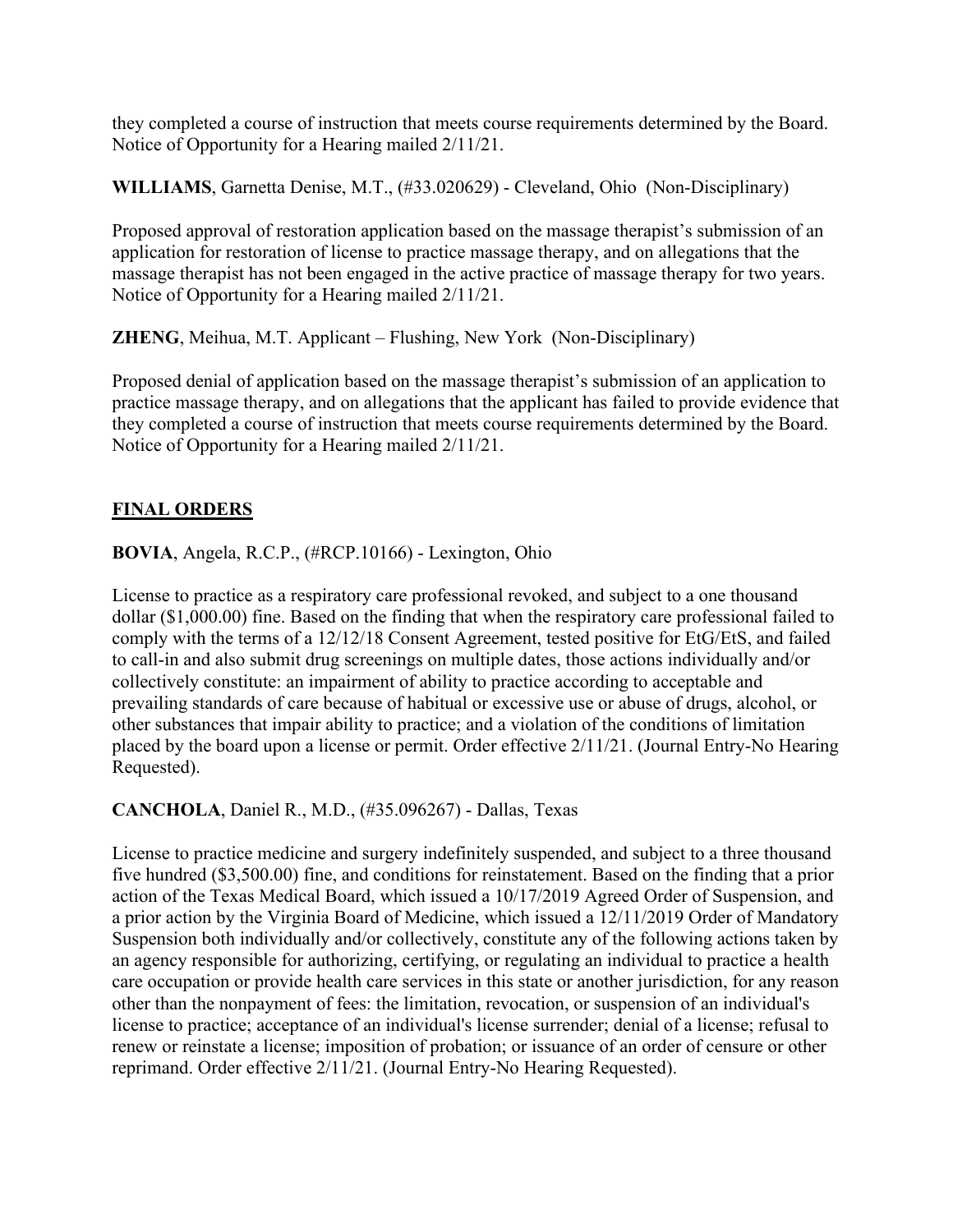### **COLEMAN**, Linda E., M.D., (#35.051547) - Sterling, Virginia

No further action to be taken. Based on the finding that a prior action by the Virginia Board of Medicine, which issued a Consent Order, wherein the doctor's license was reprimanded due to the doctor having engaged in a romantic relationship with a patient, individually and/or collectively constitute any of the following actions taken by an agency responsible for authorizing, certifying, or regulating an individual to practice a health care occupation or provide health care services in this state or another jurisdiction, for any reason other than the nonpayment of fees: the limitation, revocation, or suspension of an individual's license to practice; acceptance of an individual's license surrender; denial of a license; refusal to renew or reinstate a license; imposition of probation; or issuance of an order of censure or other reprimand. Order effective 2/22/2021.

### **COX**, Marcus F., M.D., (#35.082114) - Dover, Ohio

License to practice medicine and surgery permanently revoked, and subject to a six thousand dollar (\$6,000.00) fine. Based on the finding that the doctor's care and treatment of two specified patients, wherein the doctor allegedly engaged in inappropriate sexual contact and inappropriate sexual comments during patient examinations, individually and/or collectively, constitute violating or attempting to violate, directly or indirectly, or assisting in or abetting the violation of, or conspiring to violate any rule promulgated by the board, to wit: prohibitions; and would also constitute a departure from, or the failure to conform to, minimal standards of care of similar practitioners under the same or similar circumstances, whether or not actual injury to a patient is established. Order effective 2/11/2021.

### **CYR**, Melissa M., D.O., (#34.011353) - Valencia, Pennsylvania

License to practice osteopathic medicine and surgery revoked, and subject to a three thousand dollar (\$3,000.00) fine. Based on the finding that when the doctor failed to respond to the Board's First Set of Interrogatories mailed 1/9/2020, and failed to respond to a certified letter requesting the doctor's response mailed on 1/15/2020, individually and/or collectively, constitute a failure to cooperate in an investigation conducted by the board, including failure to comply with a subpoena or order issued by the board or failure to answer truthfully a question presented by the board in an investigative interview, an investigative office conference, at a deposition, or in written interrogatories. Order effective 2/11/2021. (Journal Entry-No Hearing Requested).

# **MAGLIULO**, Raymond R., D.O., (#34.004601) - S. Euclid, Ohio

License to practice osteopathic medicine and surgery permanently revoked. Based on the finding that the doctor's finding of guilt to Endangering the Welfare of an Incompetent or Physically Disabled Person in the First Degree, a first degree felony, in the Suffolk County Court, New York, and on the prior action by the State of New York Department of Health State Board for Professional Medical conduct, which issued a 12/16/2019 Determination and Order, individually and/or collectively, constitute: a plea of guilty to, a judicial finding of guilt of, or a judicial finding of eligibility for intervention in lieu of conviction for, a felony; and any of the following actions taken by an agency responsible for authorizing, certifying, or regulating an individual to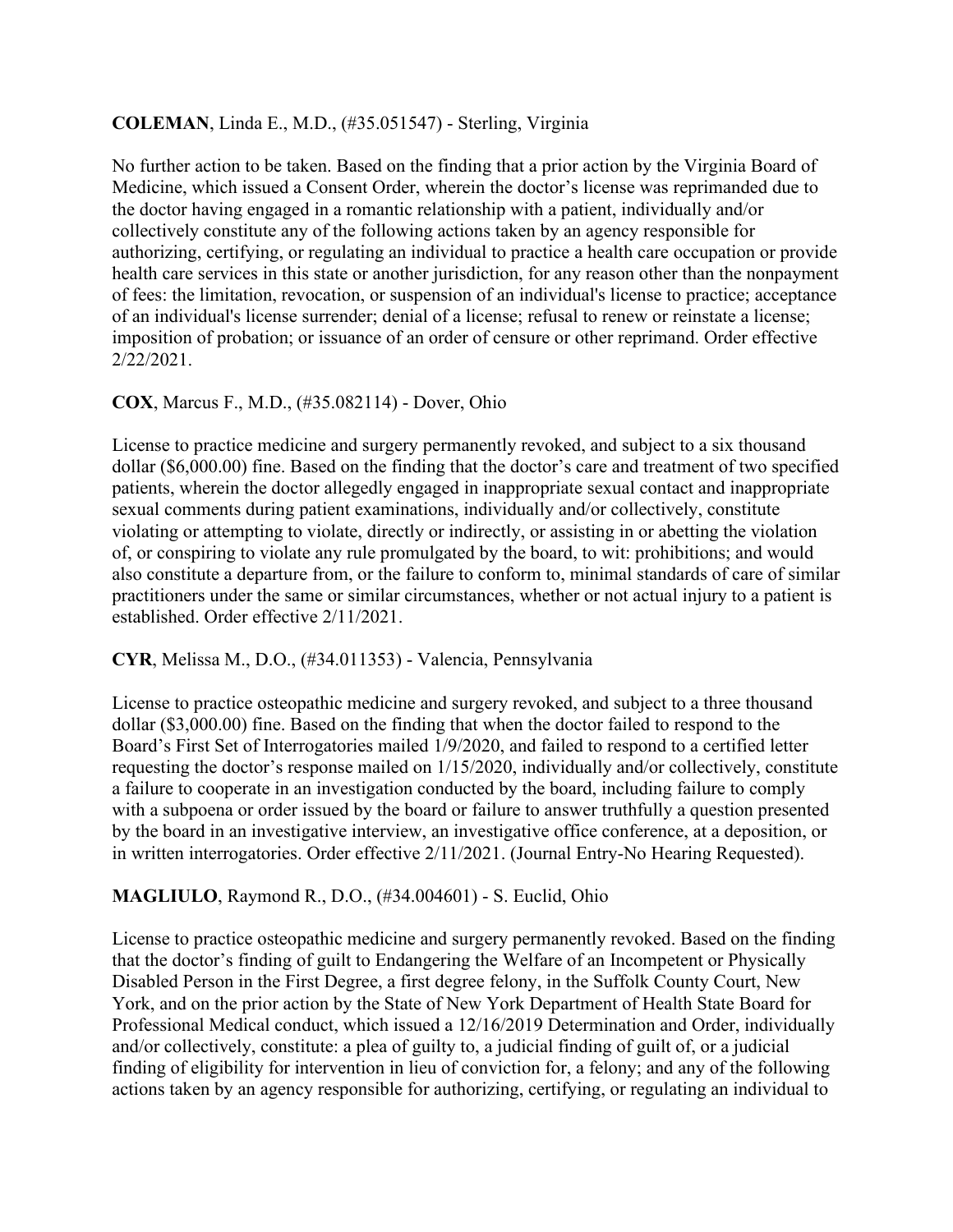practice a health care occupation or provide health care services in this state or another jurisdiction, for any reason other than the nonpayment of fees: the limitation, revocation, or suspension of an individual's license to practice; acceptance of an individual's license surrender; denial of a license; refusal to renew or reinstate a license; imposition of probation; or issuance of an order of censure or other reprimand. Order effective 2/11/2021. (Journal Entry-No Hearing Requested).

### **NAUM**, George P. III, D.O., (#34.005389) - Wheeling, West Virginia

License to practice osteopathic medicine and surgery permanently revoked, and subject to an eighteen thousand dollar (\$18,000.00) fine. Based on the finding that the doctor's conviction in the Northern District of West Virginia, to one count of Conspiracy to Distribute Controlled Substances Outside the Bounds of Professional medical practice; and four counts of Aiding and Abetting the Distribution of Controlled Substances Outside the Bounds of Professional Medical Practice, individually, and or collectively, constitute: a plea of guilty to, a judicial finding of guilt of, or a judicial finding of eligibility for intervention in lieu of conviction for, a felony. Order effective 2/11/21. (Journal Entry-No Hearing Requested).

### **ZAHRA**, Michael S., M.D., (#35.130046) - Maryville, Illinois

License to practice medicine and surgery revoked, and subject to a one thousand dollar (\$1,000.00) fine. Based on a July 2018 non-disciplinary Grant of Waiver for Out-of-State Impairment and based on a prior action by the Illinois Department of Financial and Professional Regulation, Division of Professional Regulation, which issued a 9/9/2019 Order, that indefinitely suspended the doctor's license which individually and/or collectively constitute any of the following actions taken by an agency responsible for authorizing, certifying, or regulating an individual to practice a health care occupation or provide health care services in this state or another jurisdiction, for any reason other than the nonpayment of fees: the limitation, revocation, or suspension of an individual's license to practice; acceptance of an individual's license surrender; denial of a license; refusal to renew or reinstate a license; imposition of probation; or issuance of an order of censure or other reprimand; and impairment of ability to practice according to acceptable and prevailing standards of care because of habitual or excessive use or abuse of drugs, alcohol, or other substances that impair ability to practice. Order effective 2/11/21. (Journal Entry-No Hearing Requested).

#### **CONSENT AGREEMENTS**

#### **BUTLER**, George R. III, M.D. Applicant - Troy, Michigan

License to practice medicine and surgery granted, subject to probationary terms, conditions and limitations for at least five years. Based on the doctor's submission of an application to practice medicine and surgery, and on the doctor's admission that when he entered inpatient treatment for substance abuse, and has been assessed as capable of practice medicine and surgery according to acceptable and prevailing standards of care, so long as certain treatment and monitoring requirements are in place, those actions individually and/or collectively constitute an impairment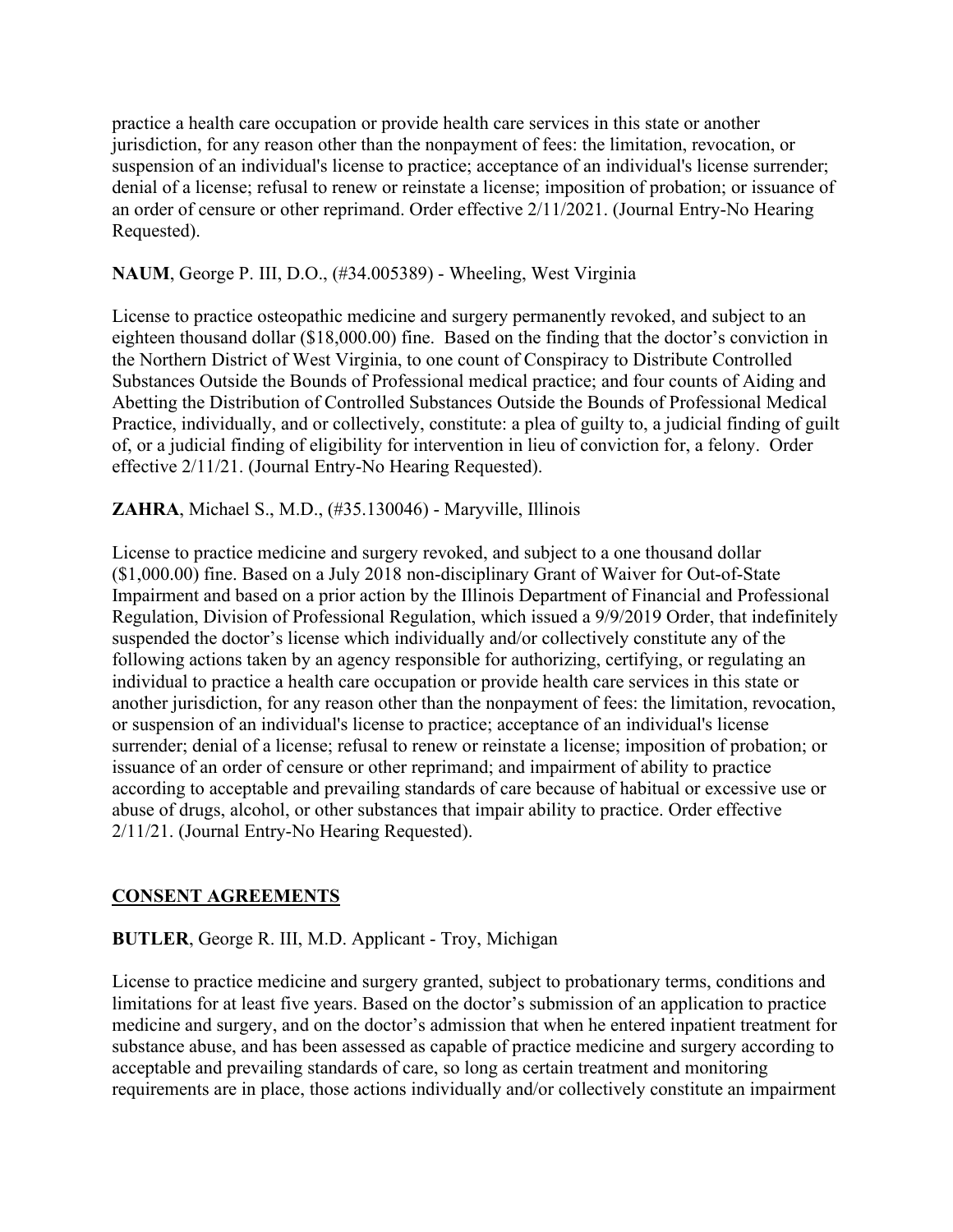of ability to practice according to acceptable and prevailing standards of care because of habitual or excessive use or abuse of drugs, alcohol, or other substances that impair ability to practice. Agreement effective 2/10/21.

### **GIBSON**, Benjamin R., M.D., (#35.097558) - Columbus, Ohio

License to practice medicine and surgery is indefinitely suspended for at least ninety days, and subject to general probationary requirements, and conditions for reinstatement. Based on the doctor's admission that when he relapsed following his residential treatment, his actions individually and/or collectively constitute an impairment of ability to practice according to acceptable and prevailing standards of care because of habitual or excessive use or abuse of drugs, alcohol, or other substances that impair ability to practice. Agreement effective 2/10/21.

#### **LEID**, Adam N., D.O., (#58.030360) - Stevens, PA

Training certificate to practice osteopathic medicine and surgery is indefinitely suspended for at least ninety days, subject to generally probationary requirements, and conditions for reinstatement. Based on the doctor's admission that when he relapsed following residential treatment, his actions individually and/or collectively constitute an inability to practice according to acceptable and prevailing standards of care by reason of mental illness or physical illness, including, but not limited to, physical deterioration that adversely affects cognitive, motor, or perceptive skills; and an inability to practice according to acceptable and prevailing standards of care by reason of mental illness or physical illness, including, but not limited to, physical deterioration that adversely affects cognitive, motor, or perceptive skills. Agreement effective 2/10/21.

#### **LOOS**, Bryan D., M.D., (#35.062744) – Olmstead Falls, Ohio

Commencing on the thirty first day following effective date of agreement, license to practice medicine and surgery is suspended for a definite period of one year, subject to general terms and requirements, including completion of professional ethics courses. Based on the doctor's admission that despite the physician/patient relationship when he engaged on two occasions in sexual activities with on patient outside the office setting, his actions individually and/or collectively constitute: a violation of any provision of a code of ethics of the American medical association; and violating or attempting to violate, directly or indirectly, or assisting in or abetting the violation of, or conspiring to violate, any provisions of this chapter, or any rules promulgated by the Board, to wit, the Board's prohibition against sexual interaction with patients. Agreement effective 2/10/21.

### **RAHEJA**, Deepak, M.D., (#35.065408) – Hudson, Ohio

Doctor enters into Interim Agreement, agreeing to not practice medicine and surgery until the allegations contained in the Board's 9/11/2019 Notice of Opportunity for Hearing have been examined and a Final Order issued by the Board. Interim Agreement effective 3/10/2021.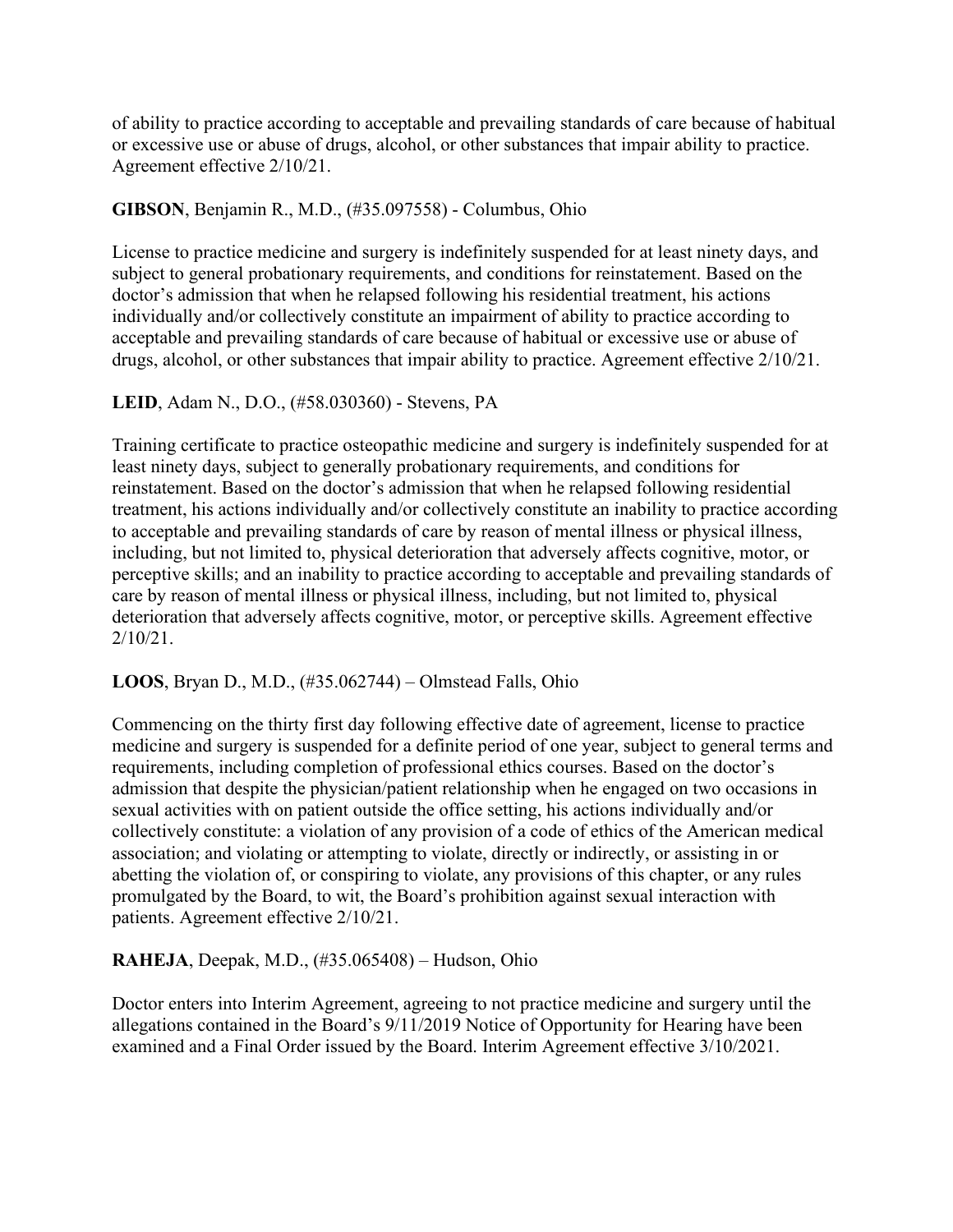**TAK**, James I., M.D., (#35.131951) – Beachwood, Ohio

Within thirty days of the effective date of the addendum to the March 2018 Step II Consent Agreement, the doctor shall pay a one thousand dollar (\$1000.00) fine, and to remain subject to the terms, conditions and limitations set forth in the March 2018 Step II Consent Agreement as modified by the Board on 3/9/2018 and on 12/1/2019 for at least five years and six months. Based on the doctor's admission that when he failed to attend weekly psychotherapy sessions and failed to submit to random screenings for drugs and alcohol or to comply with a daily call-in procedure, as required by the March 2018 Step II Consent Agreement, his actions individually and/or collectively constitute a violation of the conditions of limitation placed by the board upon a license or certificate to practice. Agreement effective 2/10/21.

## **VOLUNTARY PERMANENT SURRENDERS, RETIREMENTS, REVOCATIONS, WITHDRAWALS**

**ABRAHAM**, Kamel S., M.D., (#35.054847CTR) - Springfield, Ohio

Permanent revocation of license to practice medicine and surgery authorized by doctor in lieu of further investigation and/or formal disciplinary proceedings pursuant to Section 4731.22(B)(2), 4731.22(B)(6) and 4731.22(B)(2) relating to a violation of minimal standards of care and Board rules concerning the care and treatment of seven patients as set forth in the May 13, 2020 Notice of opportunity for hearing in Case No. 20-CRF-0061 and 4731.22(B)(19), Ohio Revised Code. Effective 2/10/21.

# **PROBATIONARY REQUESTS AND MODIFICATIONS**

**ALDERSON**, Julie M., D.O., (#34.014253) - Akron, Ohio

Doctor's request for approval to discontinue drug log requirement, and approval to administer, personally furnish, dispense and possess controlled substances, granted by vote of the Board on  $2/10/21$ .

**BAUER**, Matthew D., D.O., (#34.011699) - Dayton, Ohio

Doctor's request for approval of new monitoring physician granted by vote of the Board on 2/10/21. Determination of the frequency and number of chart review established as 10 charts per month.

**GANTNER**, Thomas J., P.A., (#50.003782Rx) - Baltimore, Ohio

Physician assistant's request for approval of reporting physician, granted by vote of the Board on 2/10/21.

**HOUSE**, Stephen T., M.D., (#35.034342) - Miamisburg, Ohio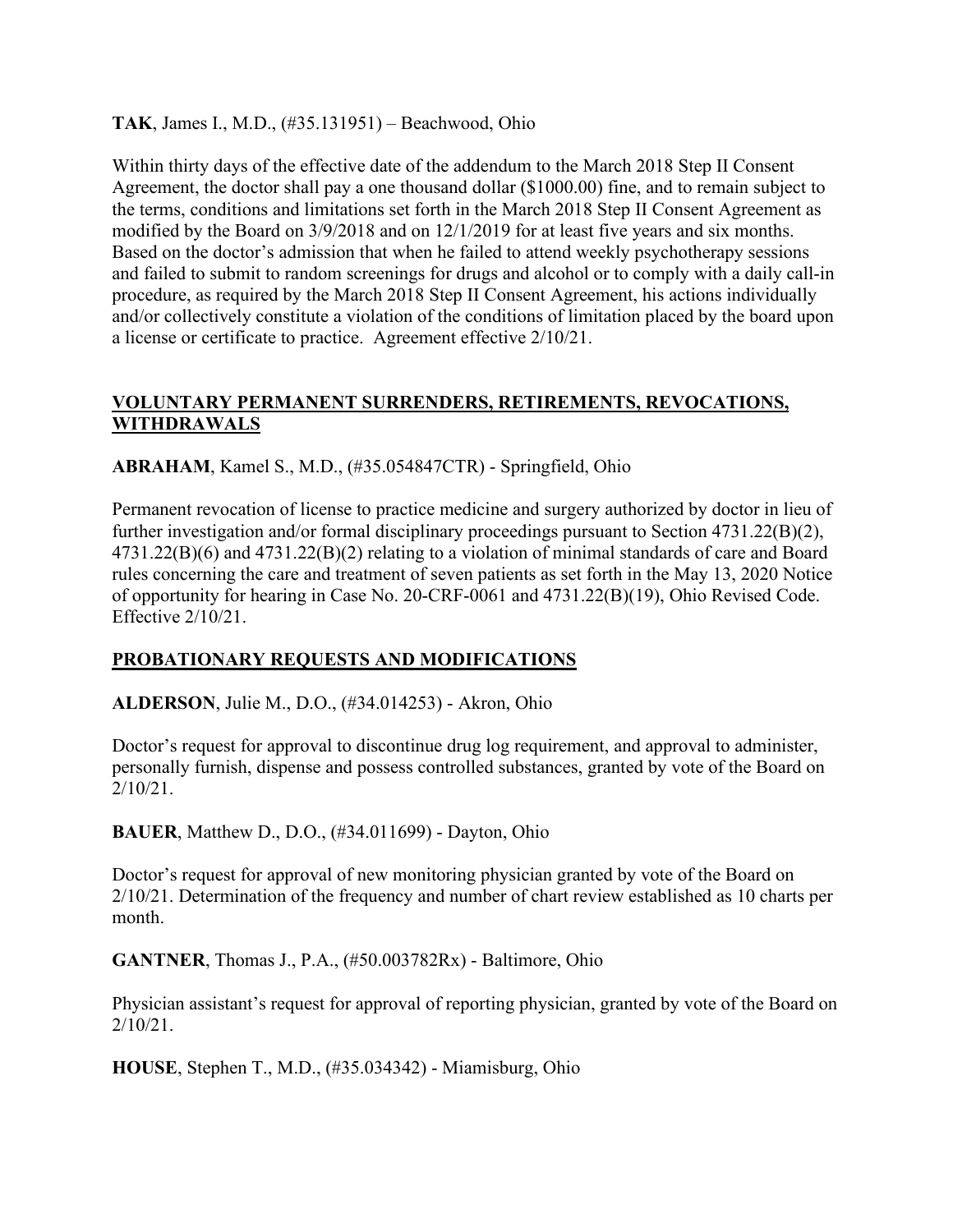Doctor's request for approval of medical records and prescribing courses, granted by vote of the Board on 2/10/21.

**REYNOLDS**, Vern D., D.O., (#34.006761) - Columbus, Ohio

Doctor's request for approval of a prescribing course, granted by vote of the Board on 2/10/21.

**SMITH**, Arthur H., M.D., (#35.083898) - Austintown, Ohio

Doctor's request for approval of an office management course, granted by vote of the Board on  $2/10/21$ .

# **PROBATION TERMINATED**

**BANGERT**, Michael T., M.D., (#35.123521) - Noblesville, Indiana

Doctor's request for approval of new treating psychiatrist, and approval of an early release from the terms of the 3/8/2017 Step II Consent Agreement, granted by vote of the Board on 2/10/21.

**BURKONS**, David M., M.D., (#35.040676) - Shaker Heights, Ohio

Doctor's request for approval of release from the terms of the 7/12/17 Board Order granted by vote of the Board on 2/10/21. Release effective immediately.

### **REINSTATEMENTS**

**LAWRENCE**, Susan D., D.O., (#34.005458) - Athens, Ohio

Doctor's request for reinstatement of license to practice osteopathic medicine and surgery granted by vote of the Board on 2/10/21. Subject to the probationary terms and conditions established by the 2/13/2019 Board Order for at least five years.

**WELDEN**, Scott R., M.D., (#35.137180) - Covington, KY

Doctor's request for reinstatement of license to practice medicine and surgery granted by vote of the Board on 2/10/21. Subject to the probationary terms and conditions established by the 6/12/2019 Board Order for at least five years.

# **COURT ACTIONS**

**URADU**, Onyinyechi Rose, M.D., (#35.088677) – Russell, Kentucky

Notice of Appeal filed on 1/27/21, in the Common Pleas Court of Franklin County, Ohio.